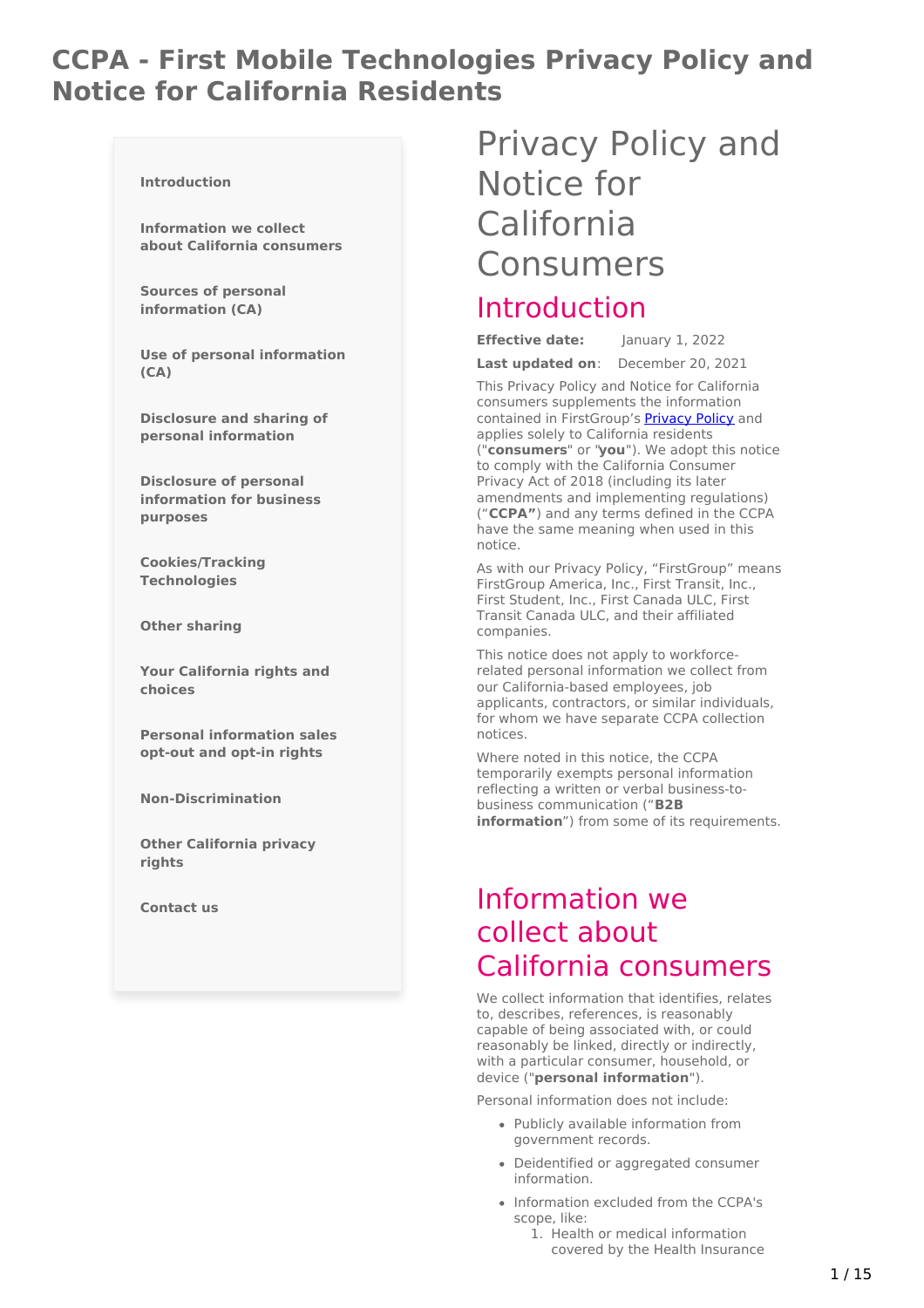Portability and Accountability Act of 1996 (HIPAA) and the California Confidentiality of Medical Information Act (CMIA), clinical trial data, or other qualifying research data;

2. Personal information covered by certain sector-specific privacy laws, including the Fair Credit Reporting Act (FCRA), the Gramm-Leach-Bliley Act (GLBA) or California Financial Information Privacy Act (FIPA), and the Driver's Privacy Protection Act of 1994.

The information we collect and have collected about California consumers in the last 12 months corresponds with the categories of personal information under the CCPA in the table below. When any of the information we collect meets the definition of "personal information" under the CCPA we will treat it in accordance with the CCPA's requirements.

| Category       | <b>Examples</b>                                                                                                                                                                                                                                                                                                         | Do we collect<br>this<br>information? |
|----------------|-------------------------------------------------------------------------------------------------------------------------------------------------------------------------------------------------------------------------------------------------------------------------------------------------------------------------|---------------------------------------|
| A. Identifiers | This may<br>include, but is<br>not limited to,<br>your name,<br>alias, mailing<br>address, home<br>address, work<br>address,<br>unique<br>personal<br>identifiers,<br>online<br>identifiers, IP<br>addresses,<br>email<br>addresses,<br>account name,<br>Social Security<br>number, or<br>other similar<br>identifiers. | <b>YFS</b>                            |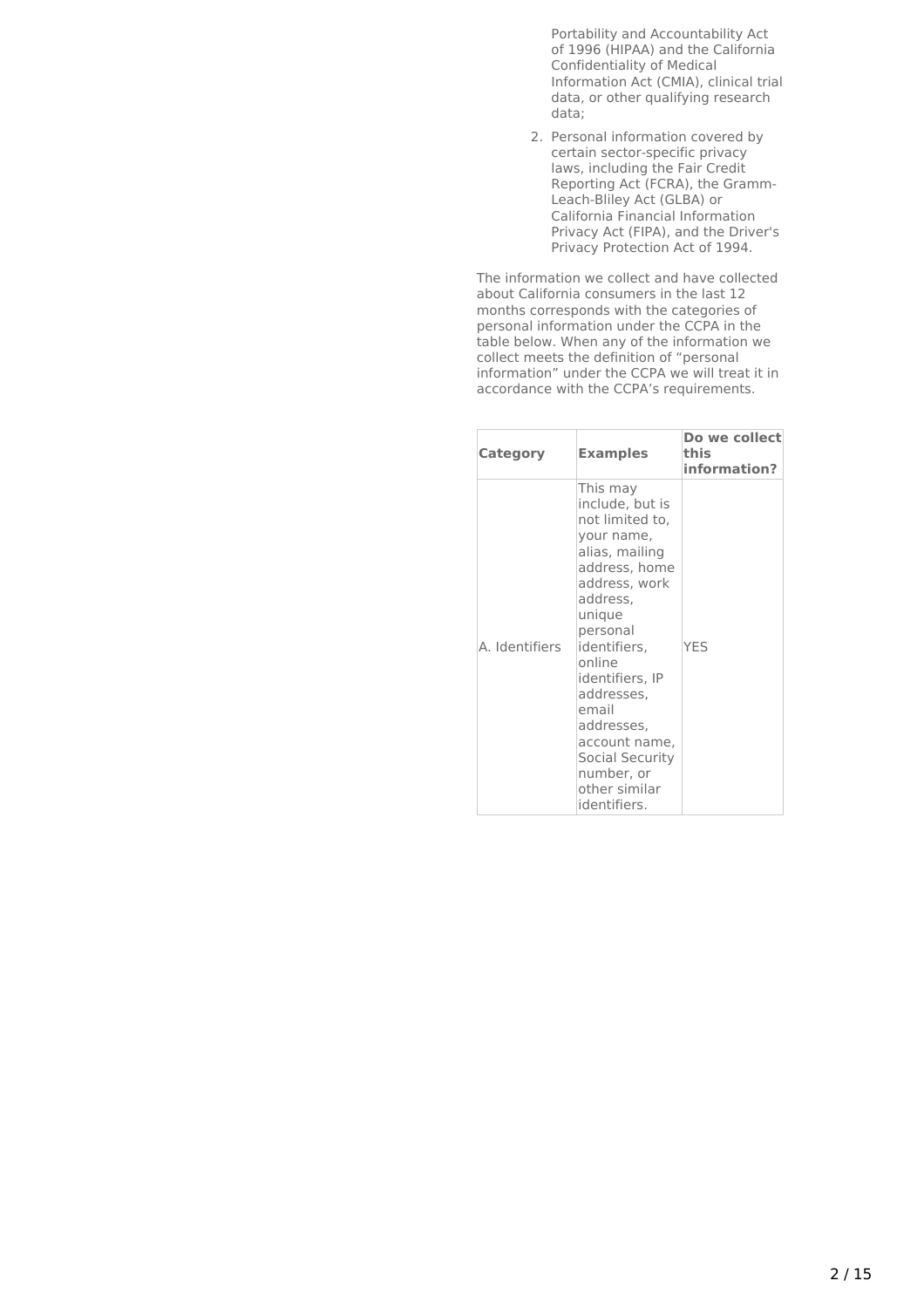<span id="page-2-0"></span>

| <b>B.</b> Personal<br>information<br>categories<br>listed in the<br>California<br>Customer<br>Records<br>statute (Cal.<br>Civ. Code §<br>1798.80(e)) | This may<br>include<br>information<br>such as your<br>name,<br>signature,<br>Social Security<br>number,<br>address.<br>telephone<br>number, credit<br>or debit card<br>number, bank<br>account<br>number, or<br>other financial<br>information,<br>education or<br>employment-<br>related<br>information,<br>medical<br>information, or<br>health<br>insurance<br>information.<br>Some personal<br>information<br>included in this<br>category may<br>overlap with<br>other<br>categories. | YES        |
|------------------------------------------------------------------------------------------------------------------------------------------------------|--------------------------------------------------------------------------------------------------------------------------------------------------------------------------------------------------------------------------------------------------------------------------------------------------------------------------------------------------------------------------------------------------------------------------------------------------------------------------------------------|------------|
| C. Protected<br>classification<br>characteristics<br>under<br>California or<br>federal law                                                           | In connection<br>with some of<br>our services,<br>we may collect<br>information<br>that has been<br>designated a<br>protected<br>classification<br>characteristic<br>under<br>California or<br>federal law.<br>This may<br>include, but is<br>not limited to.<br>age (40 years<br>or older),<br>medical<br>condition,<br>physical or<br>mental<br>disability,<br>veteran, or<br>military status).                                                                                          | <b>YES</b> |
| D. Commercial<br>information                                                                                                                         | This may<br>include<br>information<br>such as records<br>of services<br>purchased,<br>obtained, or<br>considered, or<br>other<br>purchasing or<br>consuming<br>histories or<br>tendencies.                                                                                                                                                                                                                                                                                                 | <b>YES</b> |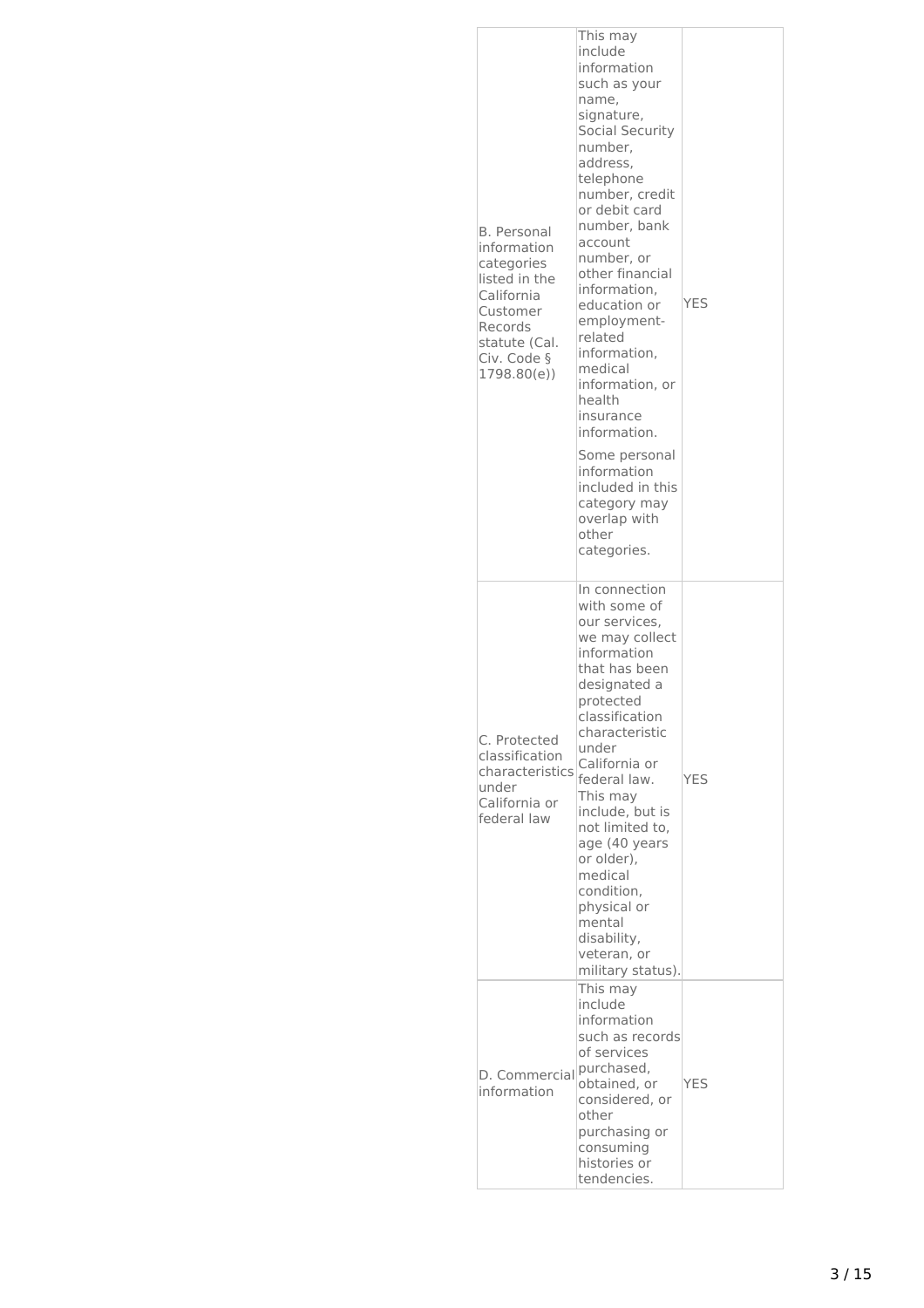| E. Biometric<br>information                            | Genetic,<br>physiological,<br>behavioral, and<br>biological<br>characteristics,<br>or activity<br>patterns used<br>to extract a<br>template or<br>other identifier<br>or identifying<br>information,<br>such as,<br>fingerprints,<br>faceprints, and<br>voiceprints, iris<br>or retina scans,<br>keystroke, gait,<br>or other<br>physical<br>patterns, and<br>sleep, health,<br>or exercise<br>data. | NΟ         |
|--------------------------------------------------------|------------------------------------------------------------------------------------------------------------------------------------------------------------------------------------------------------------------------------------------------------------------------------------------------------------------------------------------------------------------------------------------------------|------------|
| F. Internet or<br>other similar<br>network<br>activity | This may<br>include such<br>information as<br>your browsing<br>history, search<br>history,<br>information on<br>a consumer's<br>interaction with<br>a website,<br>application, or<br>advertisement.                                                                                                                                                                                                  | <b>YES</b> |
| G. Geolocation<br>data                                 | In some cases,<br>we may collect<br>geolocation<br>data to provide<br>location-<br>related<br>services to our<br>customers and<br>riders.                                                                                                                                                                                                                                                            | <b>YFS</b> |
| H. Sensory<br>data                                     | We may collect<br>audio<br>information if<br>you call our<br>offices and<br>leave a<br>voicemail or if<br>your call with<br>one of our<br>customer<br>service<br>representatives<br>is recorded for<br>quality<br>assurance or<br>training<br>purposes. We<br>collect visual<br>information<br>through our<br>use of CCTV.                                                                           | <b>YES</b> |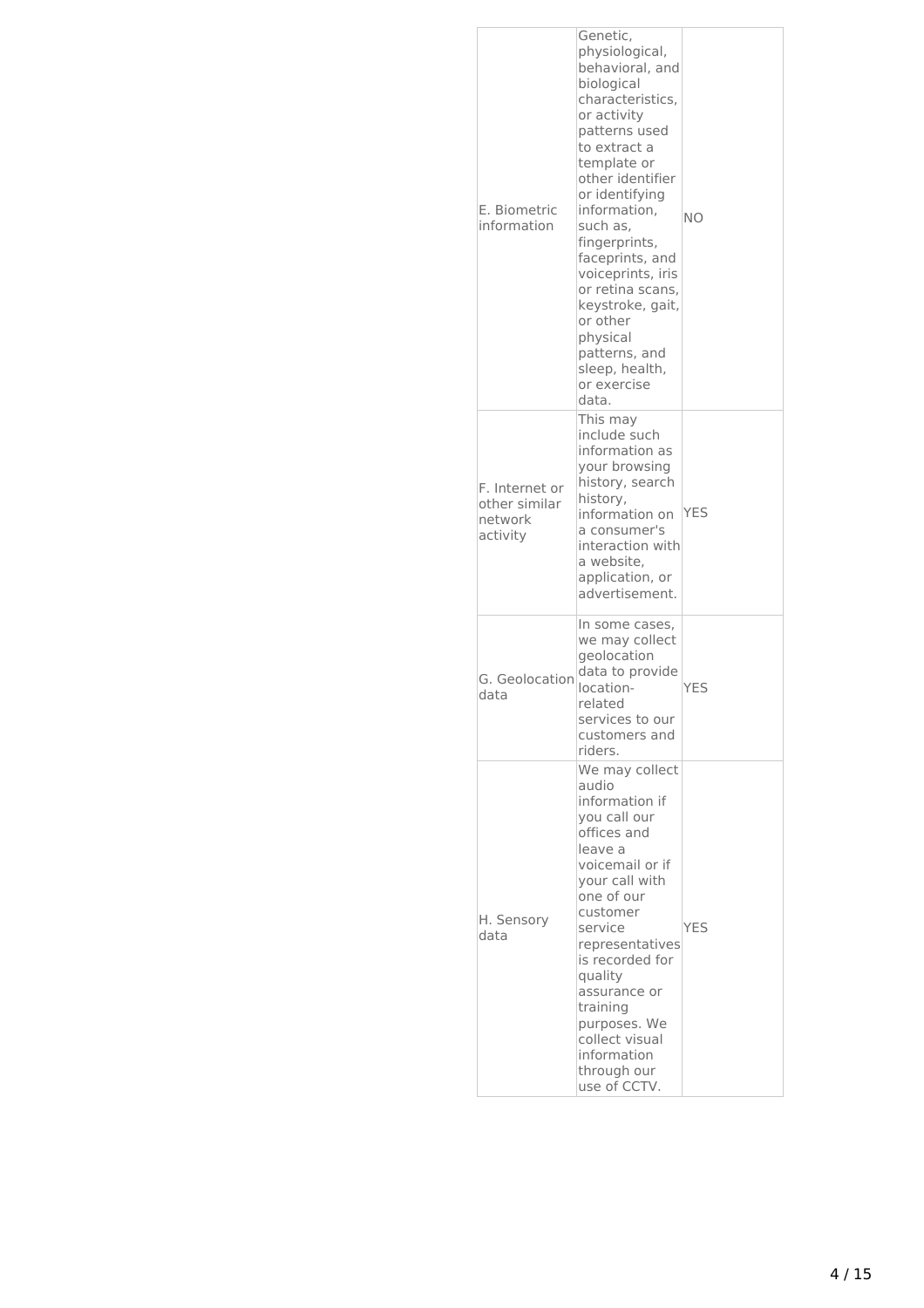| I. Professional<br>or<br>employment-<br>related<br>information                                                                                              | We may collect<br>professional or<br>employment-<br>related<br>information<br>about you. For<br>example, we<br>may collect<br>information<br>related to your<br>place of<br>employment<br>and travel<br>history to and<br>from work.                                                                                                                                                                                                                                                                                                                                                                                     | <b>YES</b> |
|-------------------------------------------------------------------------------------------------------------------------------------------------------------|--------------------------------------------------------------------------------------------------------------------------------------------------------------------------------------------------------------------------------------------------------------------------------------------------------------------------------------------------------------------------------------------------------------------------------------------------------------------------------------------------------------------------------------------------------------------------------------------------------------------------|------------|
| J. Non-public<br>education<br>information<br>(per the<br>Family<br>Education<br>Rights Privacy<br>Act, 20 U.S.C.<br>Section<br>1232g, 34<br>C.F.R. Part 99) | When we<br>provide<br>transportation<br>services to our<br>customers who<br>hire us to<br>transport<br>students, we<br>may collect<br>non-public<br>education<br>records directly<br>related to a<br>student<br>maintained by<br>an education<br>institution or<br>party acting on<br>its behalf, such<br>as class lists,<br>student IDs,<br>student<br>behavioral and<br>disciplinary<br>records, a<br>student's<br>grade,<br>schedule-<br>related<br>information,<br>and disability<br>information<br>including<br>information<br>contained in<br>Individual<br>Education<br>Plans (IEPs)<br>and Section<br>504 plans. | <b>YES</b> |
| K. Inferences<br>drawn from<br>other personal<br>information                                                                                                | Profile<br>reflecting a<br>person's<br>preferences,<br>including brand YES<br>or product<br>preferences<br>and purchasing<br>preferences.                                                                                                                                                                                                                                                                                                                                                                                                                                                                                |            |

# Sources of personal information

We obtain the categories of personal information listed above from the following categories of sources:

## **When you provide it**

We collect information when you provide it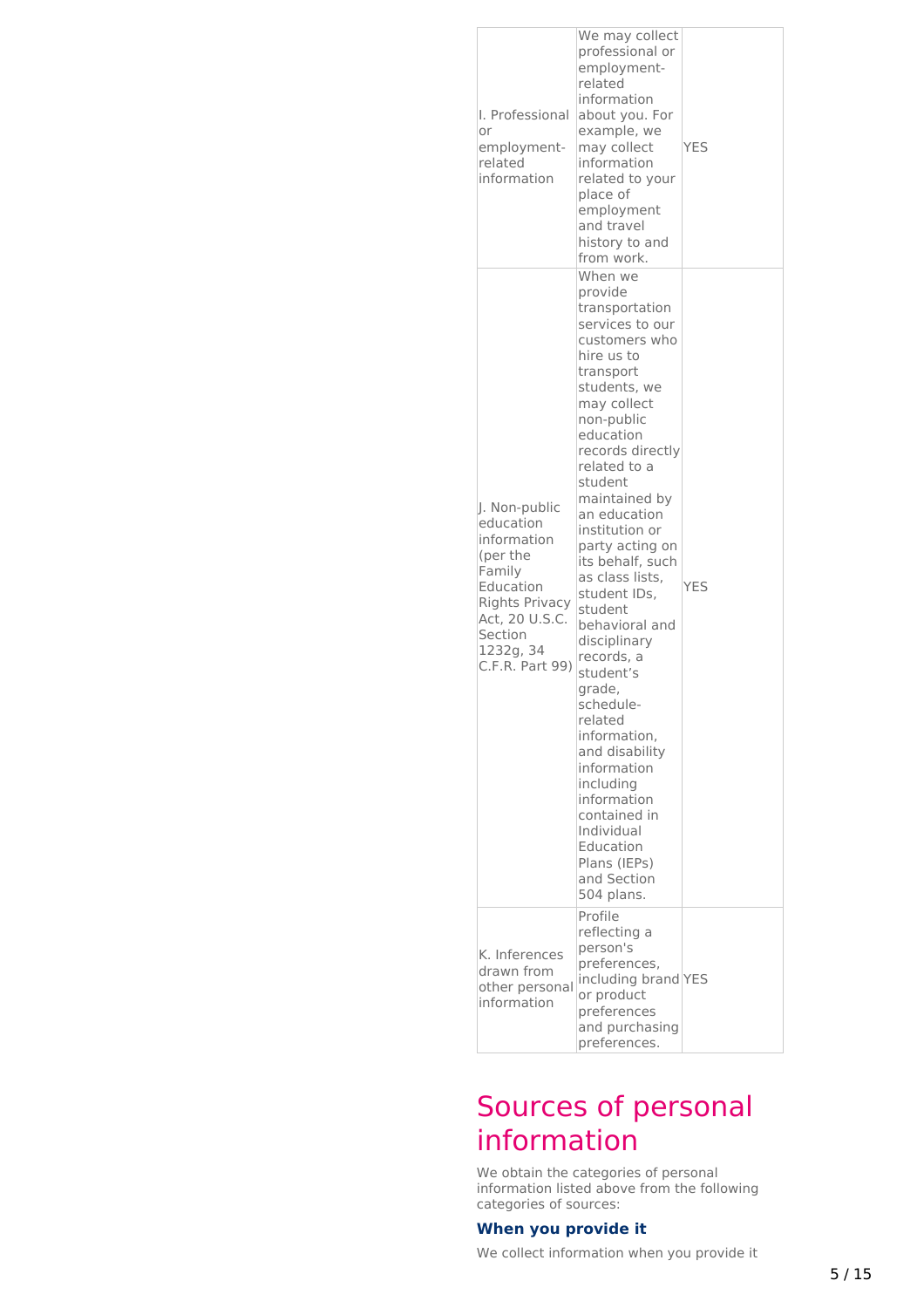<span id="page-5-0"></span>through your direct interactions with us including, for example, when you:

- Fill in forms or contact us through our website, via telephone, or email.
- Create an online account or access our services through your online account.
- Use our websites or apps to search transportation routes and schedules, ondemand transportation, or other transportation options.
- Buy transit tickets, charter a bus, or purchase or use one of our other services.
- Report a problem with one of our websites, apps, or give us feedback on our services.

### **Automatically from our websites, apps, and emails**

As you interact with our websites, apps, or emails, we automatically collect technical information and usage information about your equipment, browsing actions and patterns. We collect this information by using cookies, server logs, web beacons, and other similar technologies.

#### **From others**

We may also receive personal information about you from third parties such as:

- Our service providers when we request that they collect information on our behalf.
- Our riders (and other users of our services) including, for example, riders who provide us information about family members or other persons.
- Our customers who have outsourced the provision of specific services to us. Our customers include government and quasi government entities, political subdivisions, and public authorities (including, for example, transit authorities and airports); public school districts; institutions of higher learning; for-profit businesses; and non-profit organizations.
- Other companies or organizations that provide us with data in accordance with applicable law. These companies or organizations may include ad tech companies, data analytic providers, government entities, and online platforms including social media .<br>networks.

## **From closed-circuit television (CCTV)**

We use CCTV cameras to capture, record and monitor what takes place at our facilities and on some of our buses and other transit vehicles to help us provide a safe environment for our passengers, employees, and the general public and to prevent, deter and detect crime.

# Use of personal information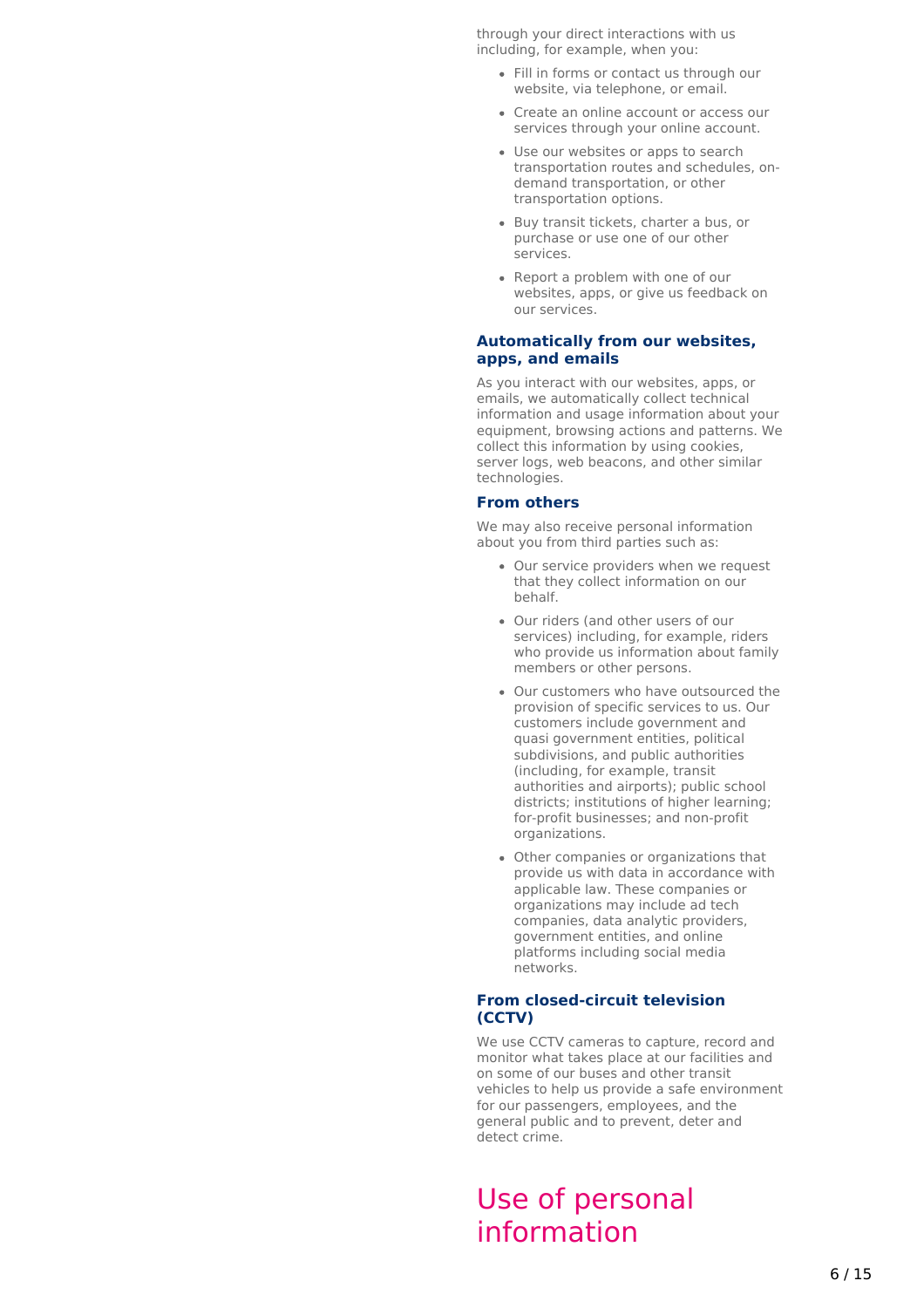<span id="page-6-0"></span>We may use, disclose, or share the personal information for one or more of the following purposes:

- to provide, support, personalize, develop, troubleshoot, and improve websites and apps, and to notify you about changes to the same.
- to improve our services and communicate with you. In some cases, we may record our telephone calls with you for quality assurance purposes.
- to provide accommodations to disabled persons.
- in cases where we offer this option to our customers, to create, maintain, and secure an online account with us.
- to determine your eligibility for (and report your use of) our services according to our contracts with customers, applicable laws and our policies.
- to process your requests, transactions, and payments and to provide transportation services.
- to process and issue refunds.
- provide customer service and send transactional messages.
- to recommend transportation routes. mobility service options, and other services that you request.
- to send marketing communications, surveys, or invitations.
- to interact with you on social media.
- to maintain the safety, security, and integrity of our websites, apps, databases, and other technology assets.
- to investigate and prevent fraud and other criminal activity.
- to manage and improve our marketing or customer relationships and experiences. For example, we may use your information to optimize station use, improve operational efficiency, and to increase ridership.
- to protect the health, safety and general well-being of riders, employees, customers, and general public, which may in some cases include collection by way of a video camera placed in a bus or other vehicle.
- to administer the physical security of the FirstGroup facilities including transit stations, which may in some cases include collection by way of a video surveillance system.
- to receive, investigate and address inquiries or complaints from riders, customers, and others.
- to process or settle insurance claims.
- to conduct credit checks, as well as to administer the billing and payment process.
- to measure or understand the effectiveness of the advertising we serve to you and others, and to deliver more relevant content and advertising.
- to investigate and respond to legal matters.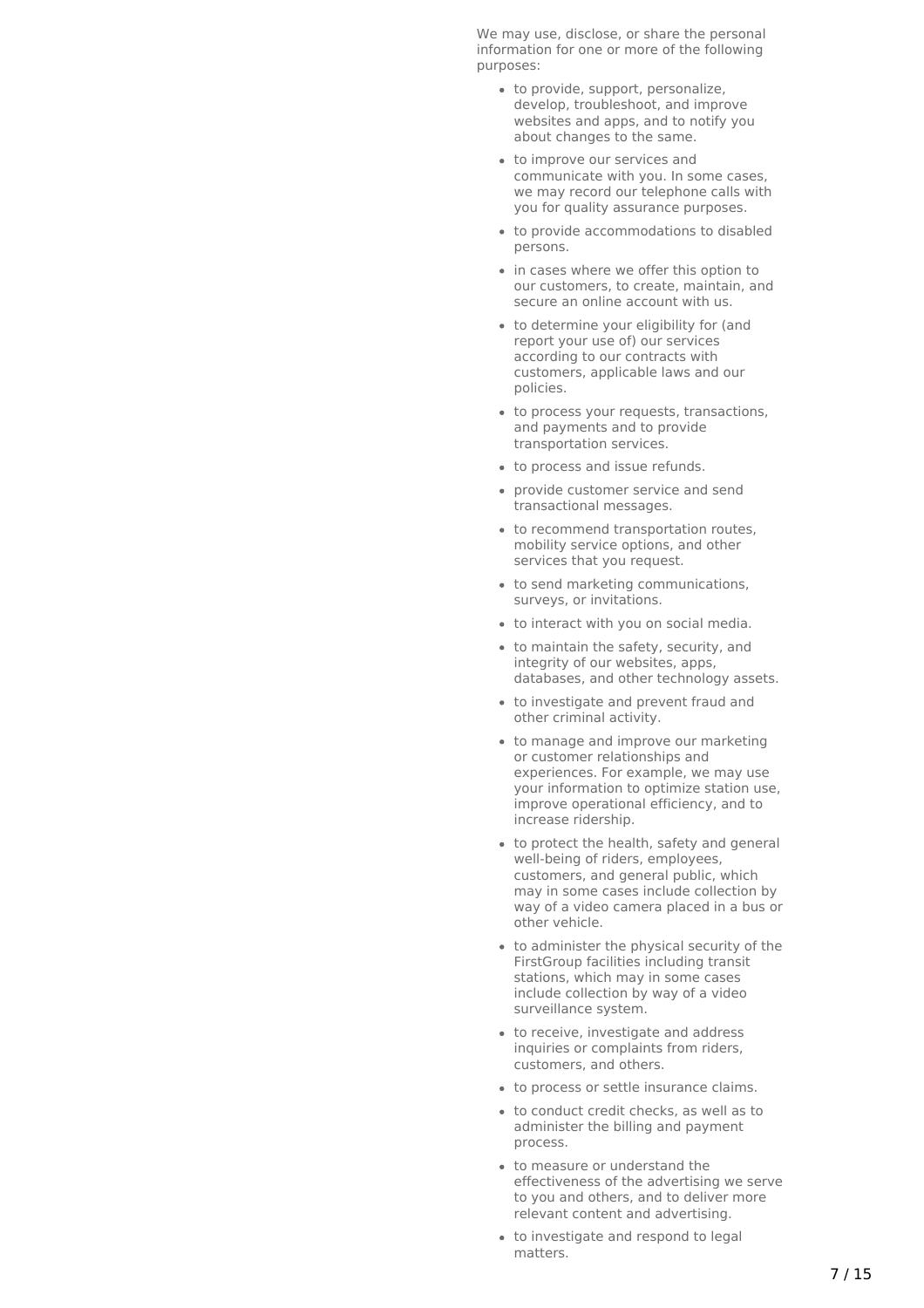- to carry out our obligations and enforce our rights arising from any contracts with you, including for billing and collection or to comply with legal requirements.
- to evaluate or conduct a merger, divestiture, restructuring, reorganization, dissolution, or other sale or transfer of some or all of our assets, whether as a going concern or as part of bankruptcy, liquidation, or similar proceeding, in which personal information is among the assets to be transferred.
- in any other way we may describe when you provide the information or to fulfill the purpose for which you provided it (this may include purposes that are not materially different, unrelated, or incompatible with the purpose described).

# <span id="page-7-0"></span>Disclosure and sharing of personal information

The business and commercial purposes that we may disclose or share your personal information are described above and in our [Privacy](https://www.firstmobiletechnologies.com/privacy) Policy. More specific information on that sharing follows:

### <span id="page-7-1"></span>**Disclosure of personal information for business purposes**

We may disclose your personal information for a business purpose pursuant to a written contract that limits the recipient's ability to use and disclose the personal information for purposes other than performing the contract. FirstGroup discloses (and has disclosed within the previous 12 months) personal information for a business purpose to the categories of recipients indicated below.

| <b>Personal</b><br><b>Information</b><br>Category                                        | <b>Categories of</b><br><b>Recipients</b>                                                                        |
|------------------------------------------------------------------------------------------|------------------------------------------------------------------------------------------------------------------|
| A: Identifiers.                                                                          | Service providers,<br>banks, data analytics<br>providers, external<br>agencies, external<br>auditors, customers. |
| <b>B: California Customer</b><br>Records personal<br>information<br>categories.          | Service providers,<br>banks, external<br>agencies, external<br>auditors, customers                               |
| C: Protected<br>classification<br>characteristics under<br>California or federal<br>law. | Service providers,<br>external agencies,<br>external auditors,<br>customers                                      |
| D: Commercial<br>information.                                                            | Service providers,<br>banks, external<br>agencies, external<br>auditors, customers                               |
| F: Biometric<br>information.                                                             | None. We do not<br>collect biometric<br>information.                                                             |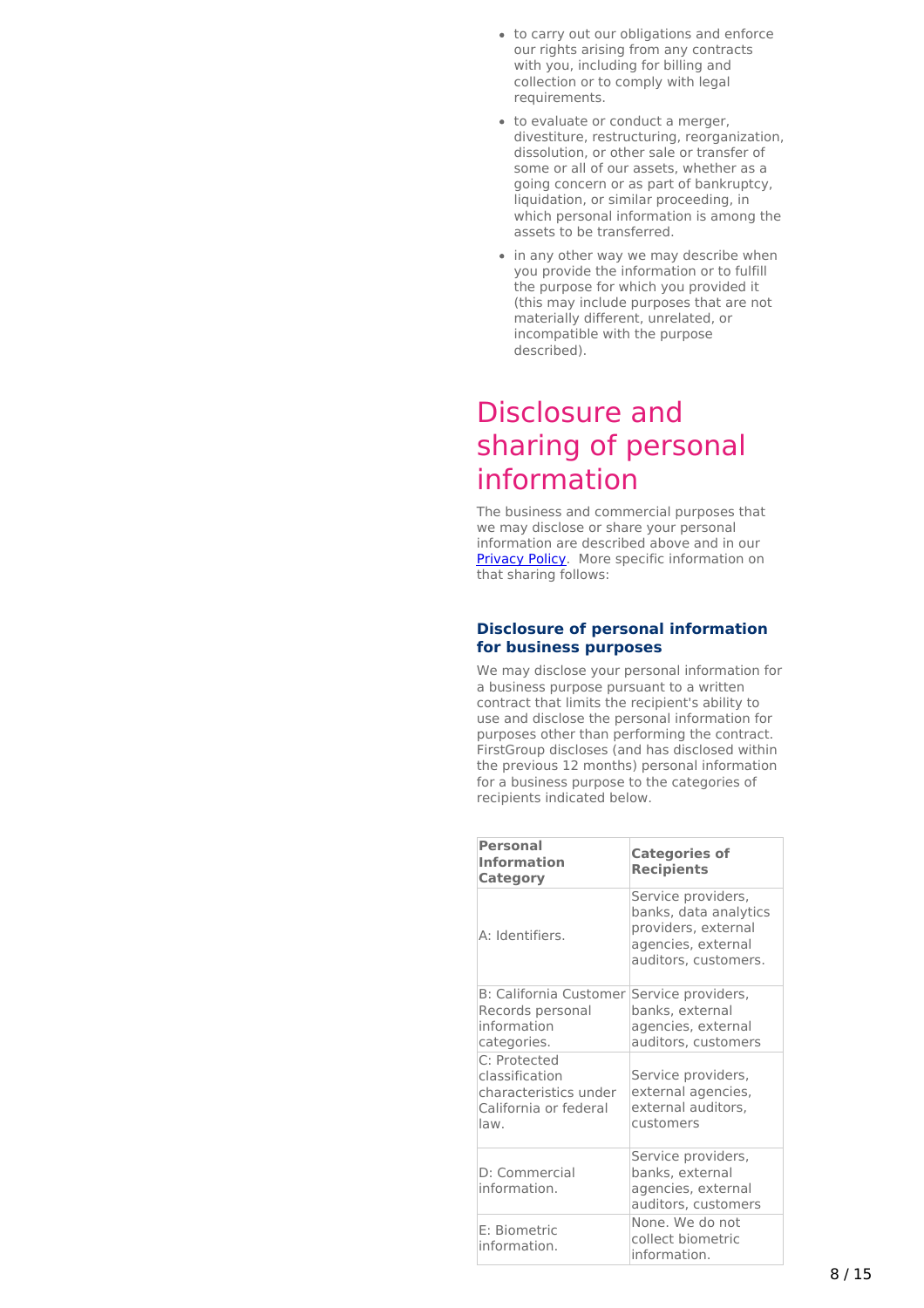| F: Internet or other<br>similar network<br>activity.       | Service providers and<br>external auditors, data<br>analytics providers     |
|------------------------------------------------------------|-----------------------------------------------------------------------------|
| G: Geolocation data.                                       | Service providers,<br>external agencies,<br>external auditors,<br>customers |
| H: Sensory data.                                           | Service providers,<br>external agencies,<br>external auditors,<br>customers |
| I: Professional or<br>employment-related<br>information.   | Service providers,<br>external agencies,<br>external auditors,<br>customers |
| I: Non-public<br>education information. customers          | Service providers,                                                          |
| K: Inferences drawn<br>from other personal<br>information. | Service providers,<br>customers                                             |

# <span id="page-8-0"></span>**Cookies/Tracking Technologies**

Some of our websites use cookies or other tracking technologies in a manner that is likely considered to be a "sale" under the CCPA. In the context of cookies or other similar technologies, we have shared the following categories of personal information during the last 12 months:

| <b>Personal</b><br><b>Information</b><br>Category                                        | <b>Categories of</b><br><b>Recipients</b> |
|------------------------------------------------------------------------------------------|-------------------------------------------|
| A: Identifiers.                                                                          | Online platforms, ad<br>tech companies    |
| <b>B</b> : California Customer<br>Records personal<br>information<br>categories.         | None                                      |
| C: Protected<br>classification<br>characteristics under<br>California or federal<br>law. | None                                      |
| D: Commercial<br>information.                                                            | Online platforms, ad<br>tech companies    |
| E: Biometric<br>information.                                                             | None                                      |
| F: Internet or other<br>similar network<br>activity.                                     | Online platforms, ad<br>tech companies    |
| G: Geolocation data.                                                                     | Online platforms, ad<br>tech companies    |
| H: Sensory data.                                                                         | None                                      |
| I: Professional or<br>employment-related<br>information.                                 | None                                      |
| J: Non-public<br>education information.                                                  | None                                      |
| K: Inferences drawn<br>from other personal<br>information.                               | Online platforms, ad<br>tech companies    |

We do not sell personal information of consumers we know are younger than 16 years old or information that we are prohibited from selling under applicable law.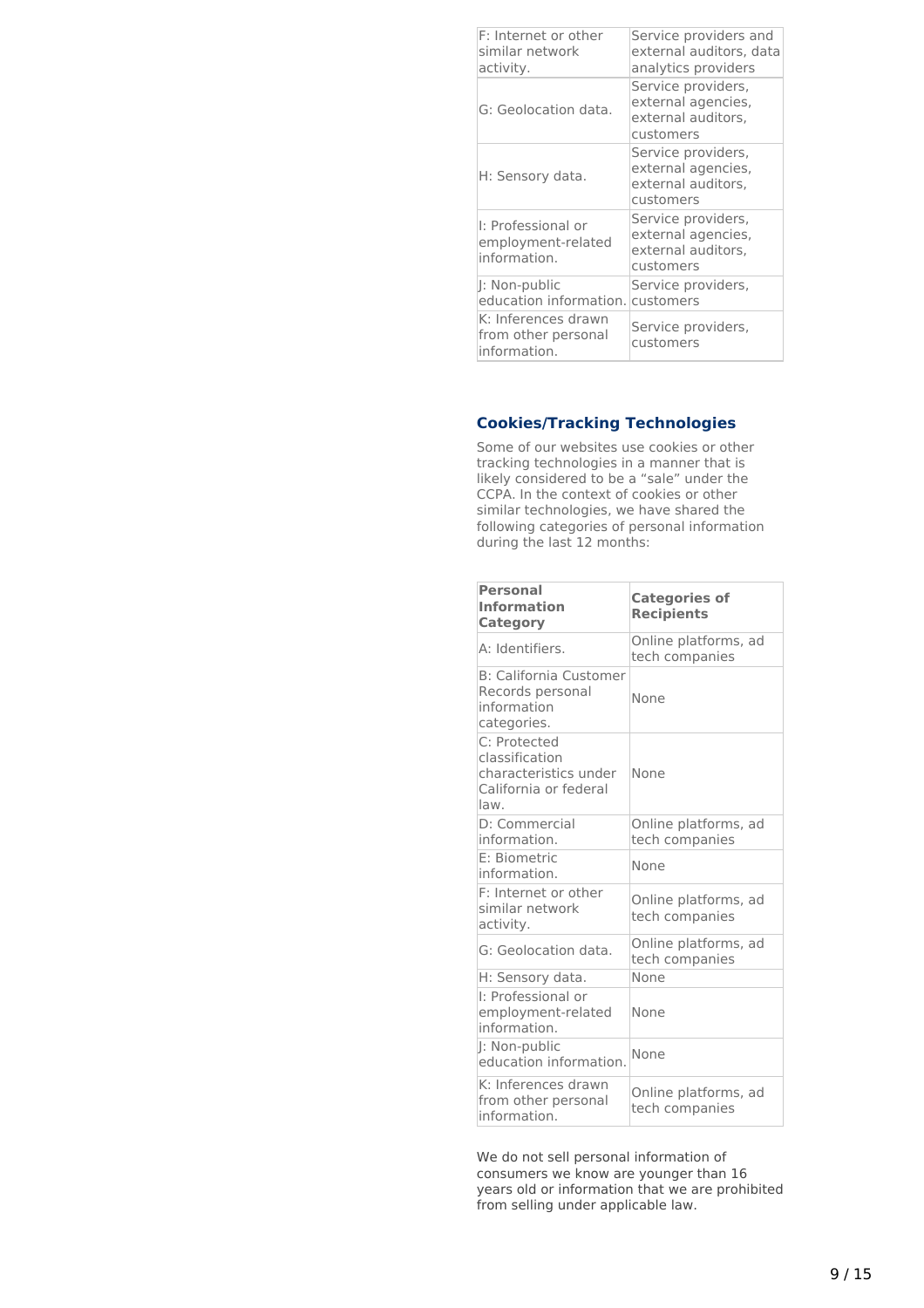### <span id="page-9-0"></span>**Other sharing**

Apart from "sales" that may occur because of the cookies and tracking technologies that we use on some of our websites, we do not sell personal information. However, we offer a "DO NOT SELL" opt-out for non-cookie type of "sales" in case we later change our business practices.

We never sell the following:

- personal information of consumers we know are younger than 16 years old.
- personal information that we are prohibited from selling under applicable law.
- personal information we collect or process on behalf of our B2B customers when we act as a "service provider," as that term is defined in the CCPA.

For more information about your personal information sale rights, see the section below titled "Personal Information sales opt-out and opt-in rights."

# Your California rights and choices

The CCPA provides consumers (California residents) with specific rights regarding their personal information.

In many cases we act as a service provider to our customers. In such cases, you will need to exercise your rights directly with our customer. If you make a request with respect to personal information that we have collected or otherwise maintain in our role as a service provider, then, unless we have agreed to respond to and fulfill CCPA requests on our customer's behalf, we will let you know that we cannot fulfill the request.

This section describes your CCPA rights and explains how to exercise those rights in cases where we collect, maintain, or share data outside of our role as a service provider.

### **Your right to know**

You have the right to request that we disclose certain information to you about our collection, use, disclosure, and sale of your personal information (the "right to know"). Once we receive your request and verify your identity (as described below), we will disclose to you:

- The categories of personal information we collected about you.
- The categories of sources for the personal information we collected about you.
- The business or commercial purpose for collecting or selling that personal information.
- The categories of third parties with whom we share that personal information.
- If we sold or disclosed your personal information for a business purpose, two separate lists disclosing: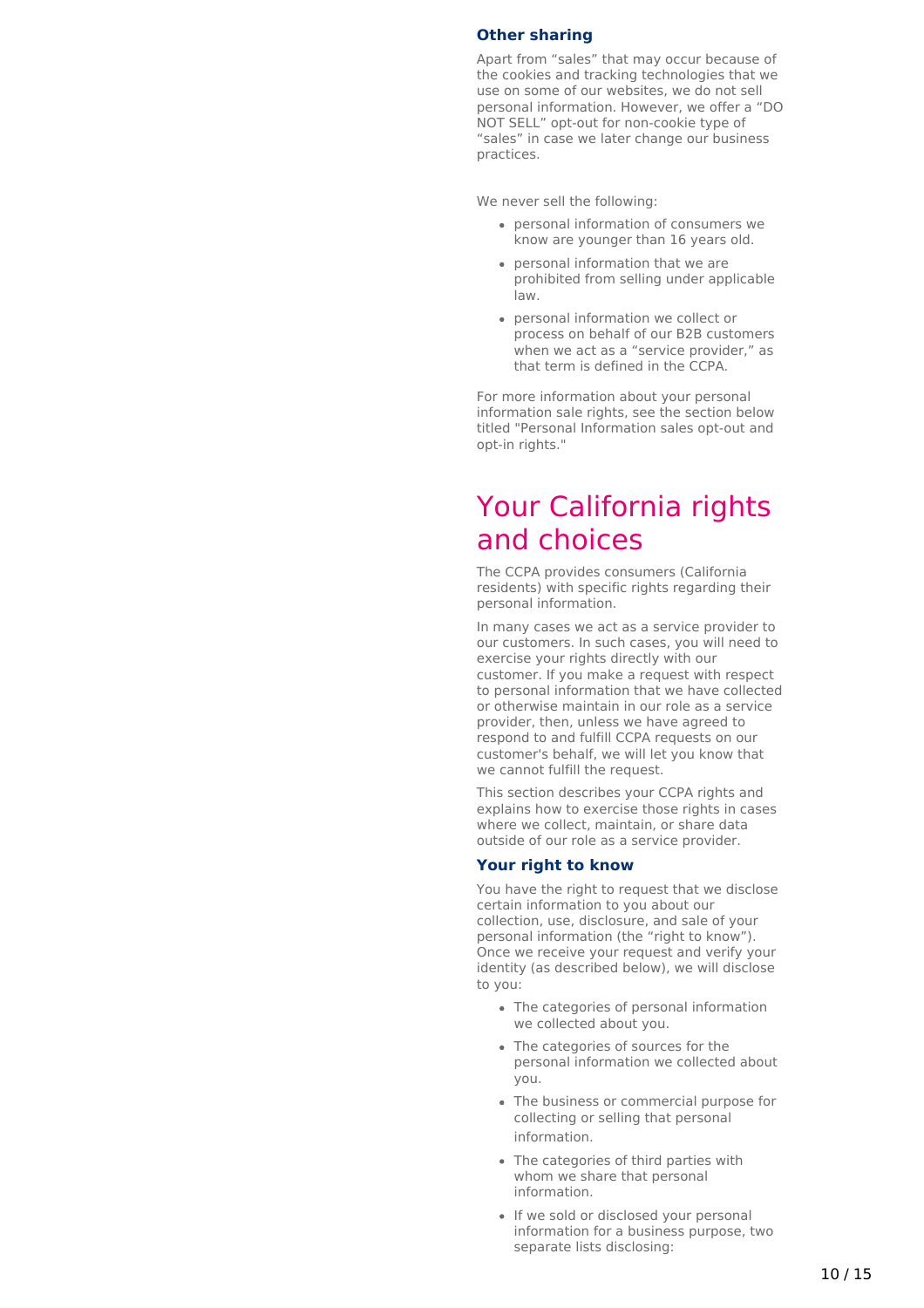- sales, identifying the personal information categories that each category of recipient purchased; and
- disclosures for a business purpose, identifying the personal information categories that each category of recipient obtained.

We do not provide right to know rights to B2B information.

## **Your right to get a copy**

You have a right to obtain a copy of the specific pieces of personal information we collected about you (also called a data portability request). Once we receive your request and verify your identity (as described below), we will provide you a copy of your personal information that is responsive to your request.

We do not provide portability rights to B2B information.

#### **Your right to delete**

You have the right to request that we delete personal information that we have collected from you and retained, subject to certain exceptions. Once we receive your request and verify your identity, we will review the request to see if an exception applies that allows us to retain some or all your information. We may deny your deletion request if retaining the information is necessary for us or our service providers to:

- 1. Complete the transaction for which we collected the personal information, provide a good or service that you requested, take actions reasonably anticipated within the context of our ongoing business relationship with you, fulfill the terms of a written warranty or product recall conducted in accordance with federal law, or otherwise perform our contract with you.
- 2. Detect security incidents, protect against malicious, deceptive, fraudulent, or illegal activity, or prosecute those responsible for such activities.
- 3. Debug products to identify and repair errors that impair existing intended functionality.
- 4. Exercise free speech or to ensure the right of another consumer to exercise their free speech rights, or exercise another right provided for by law.
- 5. Comply with the California Electronic Communications Privacy Act (Cal. Penal Code § 1546 et. seq.).
- 6. Engage in public or peer-reviewed scientific, historical, or statistical research in the public interest that adheres to all other applicable ethics and privacy laws, when the information's deletion may likely render impossible or seriously impair the research's achievement, if you previously provided informed consent.
- 7. Enable solely internal uses that are reasonably aligned with consumer expectations based on your relationship with us.
- 8. Comply with a legal obligation.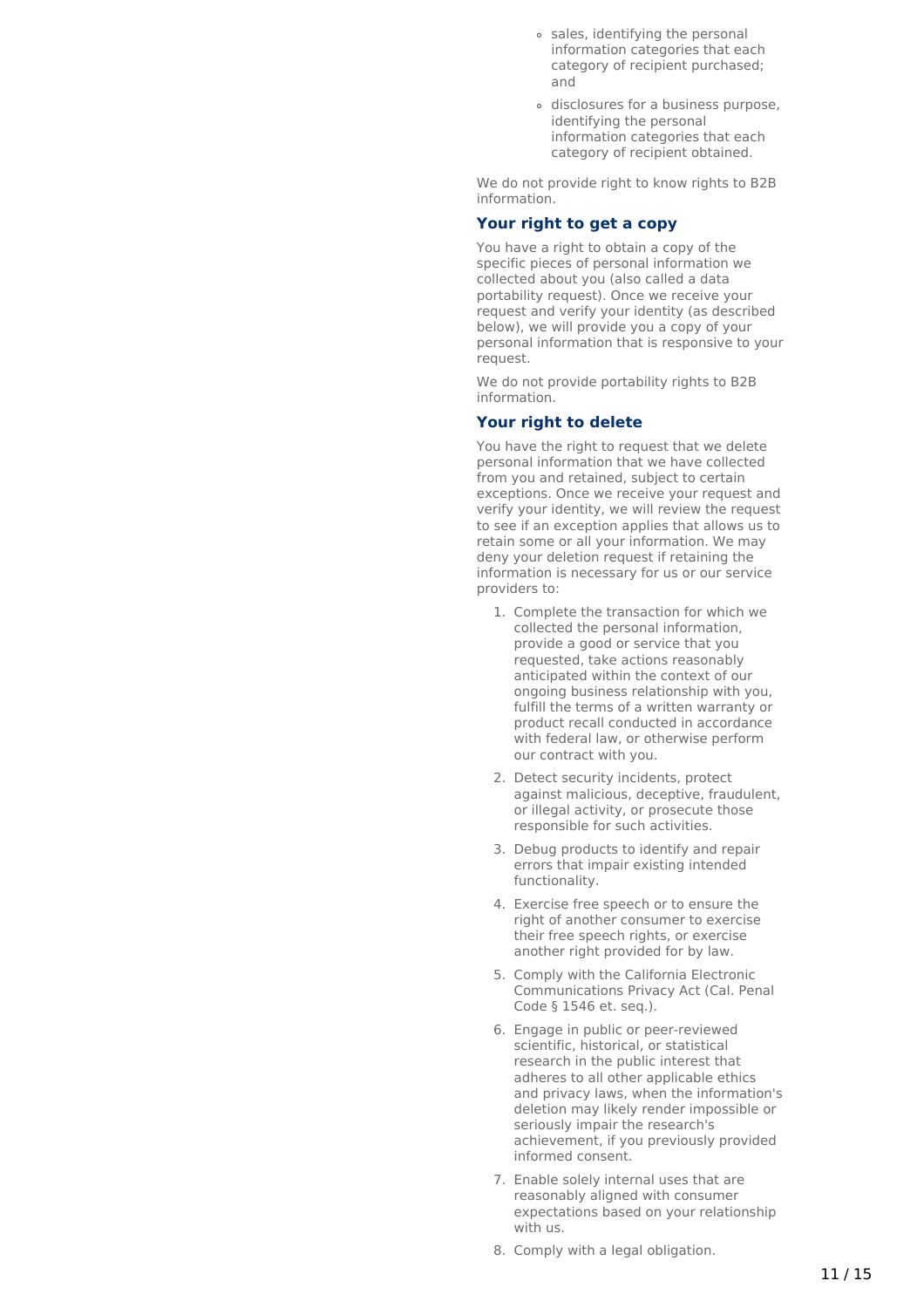<span id="page-11-0"></span>9. Make other internal and lawful uses of that information that are compatible with the context in which you provided it.

We will delete or deidentify personal information not subject to one of these exceptions from our records and will direct our service providers to take similar action. If an exception applies, we will provide you information about that exception.

We do not fulfill deletion requests for B2B information.

### **Exercising your rights to know, delete or obtain a copy of your personal information**

To exercise your right to know, your right to obtain a copy of your information, or your right to delete as described above, please submit a request by either:

- Completing this **[FORM](https://privacyportal.onetrust.com/webform/a190d218-89fd-46cd-a723-25a29edf65ae/ba6ce383-e23e-4600-b4c3-cfa330c79392)** on our CCPA request portal.
- Calling us at 1-844-930-1776.

If you are disabled and need reasonable accommodations to facilitate your request, please let us know.

We will only use personal information provided in a consumer request to verify the requestor's identity or authority to make the request and to locate relevant information. We cannot respond to your request or provide you with personal information if we cannot verify your identity or authority to make the request and confirm the personal information relates to you.

We cannot delete personal information in those situations where our retention is required for our own internal business purposes or otherwise permitted by the CCPA (such as fraud prevention or legal compliance). In these situations, we will retain your information in accordance with our records retention program and securely delete it at the end of the retention period.

Information on how to exercise your sale optout or opt-in rights can be found below.

### **Who may submit requests?**

Only you, or someone legally authorized to act on your behalf (an authorized agent), may make a request to know, obtain a copy, or delete your personal information.

If you use an authorized agent to submit a request to know or a request to delete, we may require that the authorized agent provide us with proof that you gave the agent signed permission to submit the request. If an authorized agent does not have power of attorney pursuant to the California Probate Code, then we may also require you to do either of the following: (1) verify your own identity directly with us; or (2) directly confirm with us that you have provided the authorized agent permission to submit the request on your behalf. Finally, if your authorized agent is a business entity, then the authorized agent must be registered with the California Secretary of State to conduct business in California.

We may deny a request from an authorized agent if the agent cannot meet the above requirements. Further, before responding to a request from an authorized agent, we will still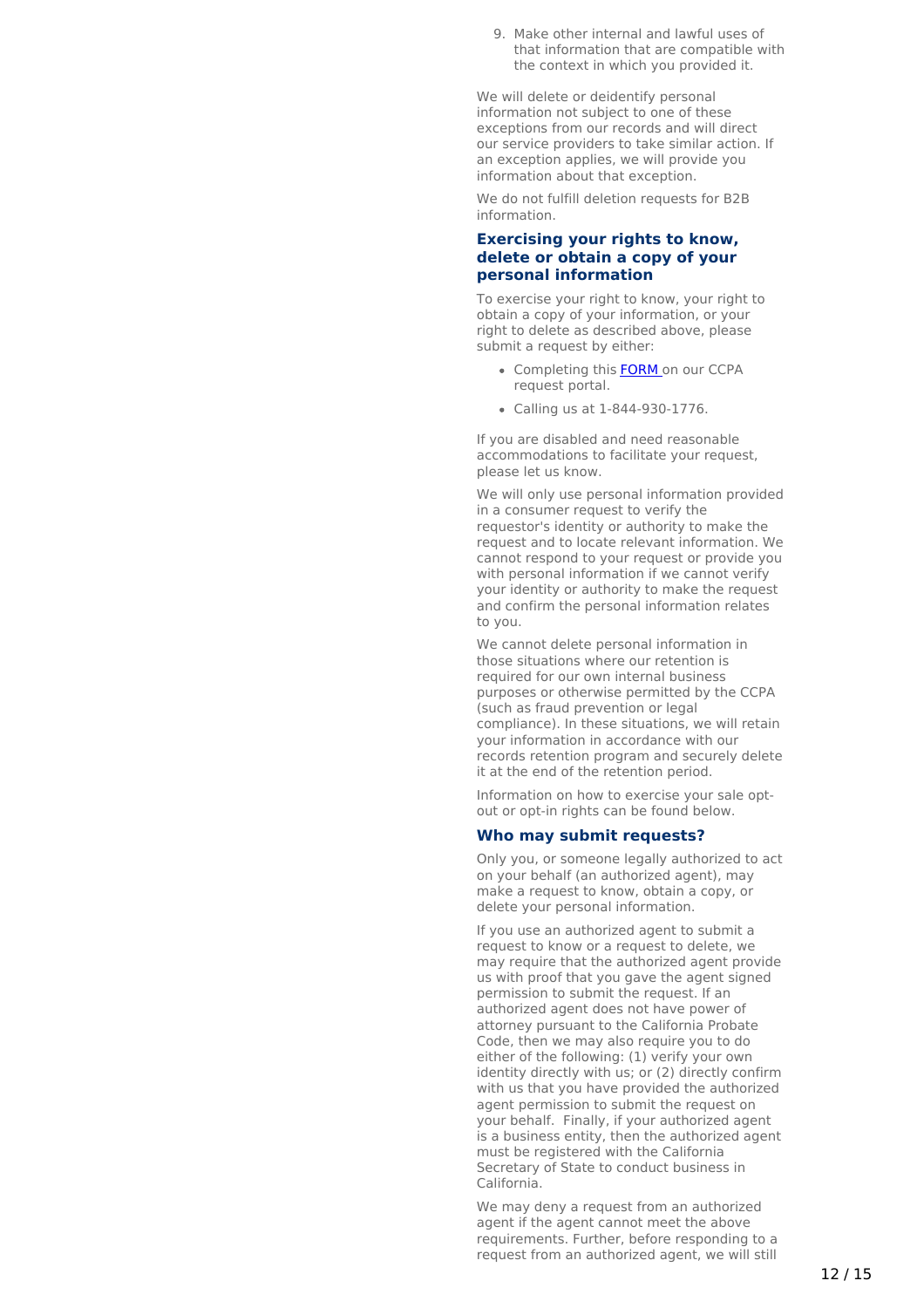require the authorized agent provide us with enough information so that we can verify your identity.

You may also make a verifiable consumer request on behalf of your minor child.

#### **How often can you submit requests?**

You may only make a verifiable consumer request to know, obtain a copy, or delete your personal information twice within a 12-month period.

### **How do we verify requests?**

Before fulfilling your request, we take steps to verify you are who you say you are or that you have authority to act upon someone else's behalf. Therefore, upon receipt of your request, we may request additional information that we need to verify you and, if you are submitting a request on behalf of someone else, to verify that you are permitted to act on that person's behalf.

When we contact you to request verification information, please respond and provide the information that we have requested. Depending on the nature of the request you make, we may require you to verify your identity to either a "reasonable degree of certainty" or "high degree of certainty". This means that we need to match two or three pieces of information that we hold about you with information that you provide to us. This data could include, but is not limited to, email address, mailing address, phone number, trip/quote number, pickup address or drop off address.

In some cases, we may require you to sign a declaration under penalty of perjury that you are the consumer whose personal information is the subject of the request or that you are authorized to make the request on behalf of someone else.

In addition to providing the information we need to verify you or your authority, you must provide us with enough information so that we can understand, evaluate, and respond to your request. We cannot respond to your request or provide you with personal information if we cannot confirm the personal information relates to you.

We will only use personal information provided in the request to verify the requestor's identity or authority to make it.

#### **Response timing and format**

We will confirm receipt of your request within ten (10) business days. If you do not receive confirmation within the 10-day timeframe, please contact us at: USPrivacy@FirstGroup.com.

Our goal is to respond to a verifiable consumer request within 45 days of its receipt. If we need more time (up to another 45 days), we will let you know of the reason and extension period in writing within 45 days of receiving your verifiable consumer request.

Any disclosures we provide will only cover the 12-month period preceding our receipt of your request. The response we provide will also explain the reasons we cannot comply with a request, if applicable. When you request a copy of your personal information, we will select a format to provide your personal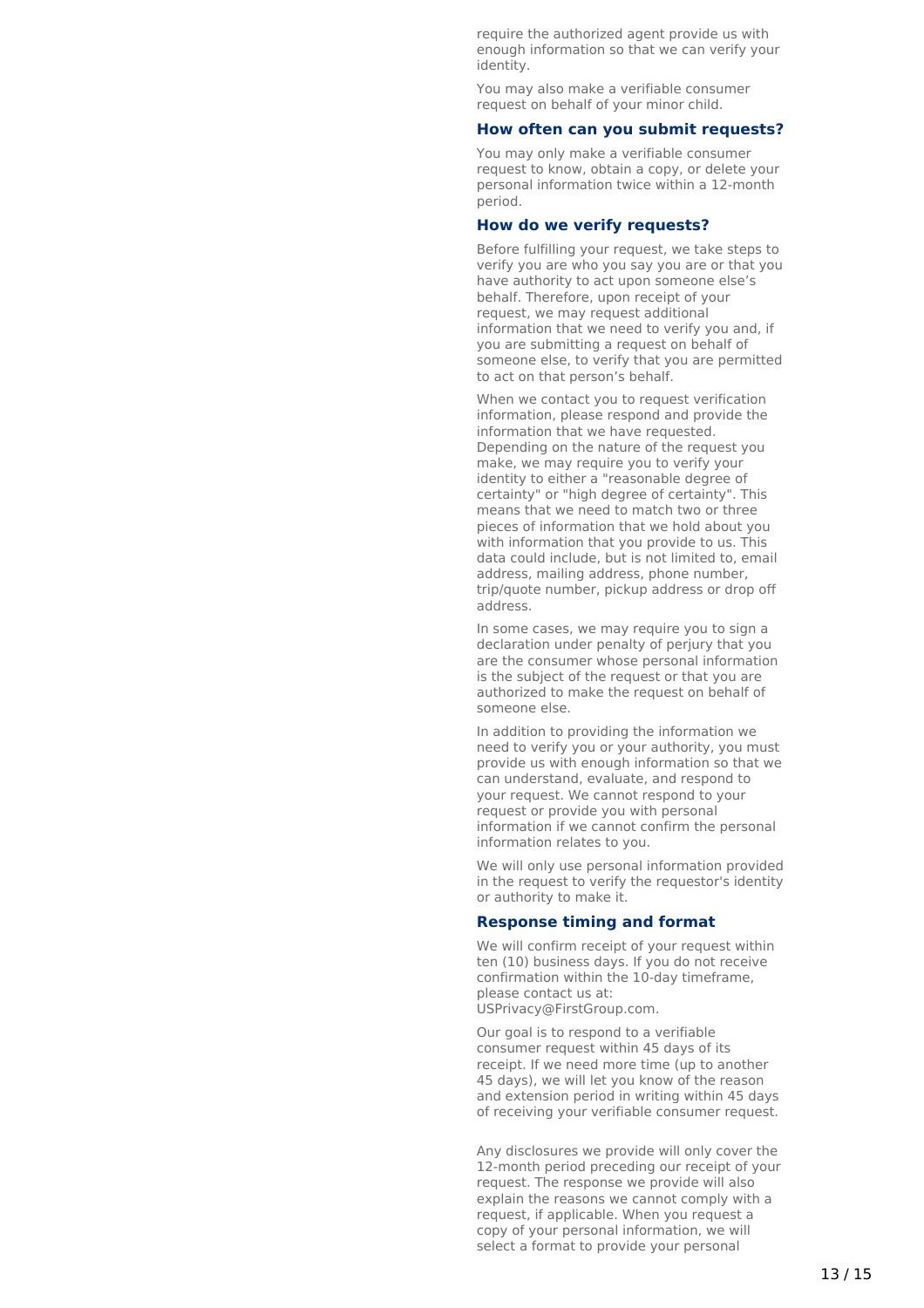information that is readily useable and should allow you to transmit the information from one entity to another entity easily.

We do not charge a fee to process or respond to your verifiable consumer request unless it is excessive, repetitive, or manifestly unfounded. If we determine that the request warrants a fee, we will tell you why we made that decision and provide you with a cost estimate before completing your request.

### <span id="page-13-0"></span>**Personal information sales opt-out and opt-in rights**

To exercise the right to opt-out, you (or your authorized representative) may submit a request to us by visiting the following Internet Web page link.

#### DO NOT SELL MY PERSONAL [INFORMATION](https://www.firstmobiletechnologies.com/do-not-sell-my-personal-information)

If you change your mind, the link can also be used to opt back into personal information sales.

Some browsers have signals that may be characterized as do not track signals, but we do not understand them to operate in that manner or to indicate a Do Not Sell expression by you, so we currently do not recognize these as a Do Not Sell request. We understand that various parties are developing do not sell signals and we may recognize certain such signals in the future.

Instead of opting out of the "sale" of your personal information, you may alternatively exercise more limited control of your personal information by instead exercising one of the following options:

- Opting out of promotional emails from us.
- Opting out of personalized advertising.

Information on how to opt out of promotional emails and opt out of personalized advertising can be found in our [Privacy](https://www.firstmobiletechnologies.com/privacy) Policy.

# <span id="page-13-1"></span>Non-Discrimination

We will not discriminate against you for exercising any of your CCPA rights.

# <span id="page-13-2"></span>Other California privacy rights

# **Third party marketing**

California's "Shine the Light" law (Civil Code Section § 1798.83) permits users of our website who are California residents to request certain information regarding our disclosure of personal information to third parties for their direct marketing purposes. We do not currently make these types of disclosures.

## **Do Not Track**

When you visit our online services, we and third parties may use tracking technologies to collect usage information based on your